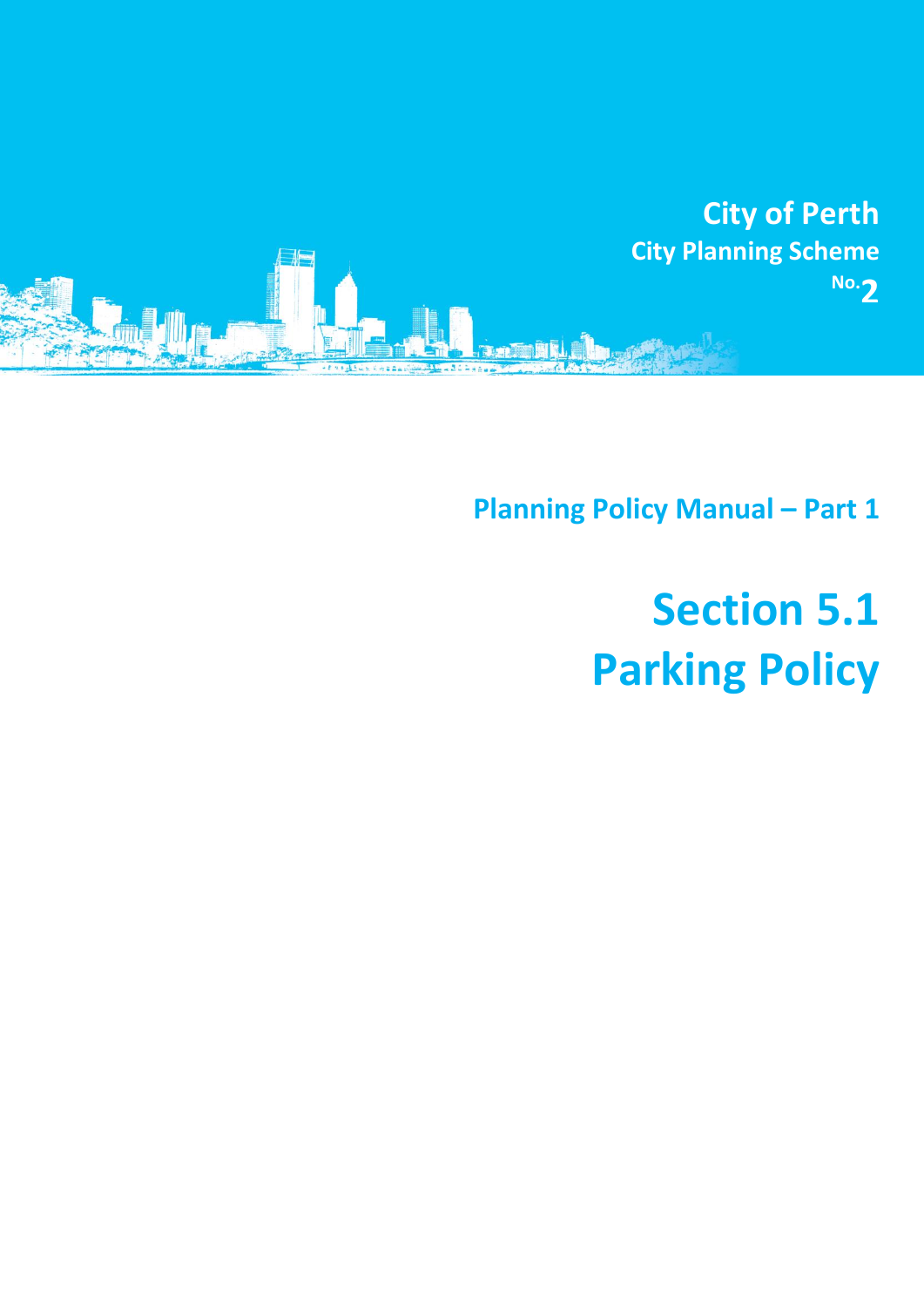Parking Policy

| <b>Version#</b> | <b>Decision Reference</b> | <b>Synopsis</b> |
|-----------------|---------------------------|-----------------|
| 1               | 26 June 2001              | Gazetted        |
| $\overline{2}$  | 13 December 2005          | Amended         |
| 3               | 25 June 2013              | Amended         |
| 4               | 17 March 2015             | Amended         |
| 5               | 30 June 2015              | Amended         |
| 6               | 13 December 2016          | Amended         |
|                 | 11 April 2017             | Amended         |
|                 |                           |                 |

**min**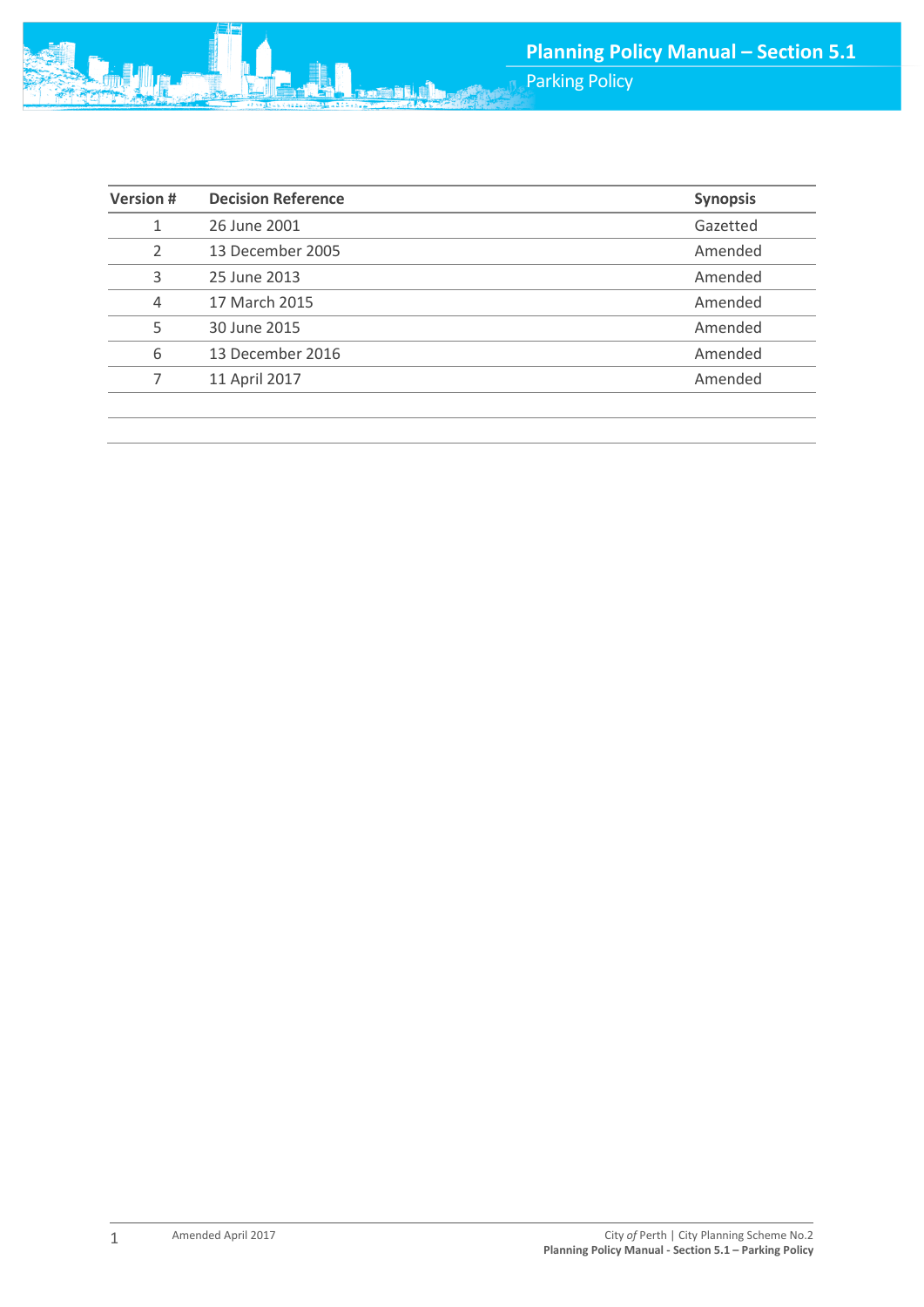# **CONTENT**

| <b>SECTION</b> | <b>TITLE</b><br><u> 1989 - Johann Stoff, amerikansk politiker (d. 1989)</u> | <b>PAGE</b> |
|----------------|-----------------------------------------------------------------------------|-------------|
| 1.             |                                                                             |             |
| 2.             |                                                                             |             |
| 3.             |                                                                             |             |
| 4.             |                                                                             |             |
| 5.             |                                                                             |             |
| 6.             |                                                                             |             |
| 7.             |                                                                             |             |
| 7.1            |                                                                             |             |
| 7.2            |                                                                             |             |
| 7.3            |                                                                             |             |
| 7.4            |                                                                             |             |
| 7.5            |                                                                             |             |
| 7.6            |                                                                             |             |
| 7.7            |                                                                             |             |
| 7.8            |                                                                             |             |
| 7.9            |                                                                             |             |
| 7.10           |                                                                             |             |
| 8.             |                                                                             |             |
| 8.1            |                                                                             |             |
| 8.2            |                                                                             |             |
| 8.3            |                                                                             |             |
| 8.4            |                                                                             |             |
| 8.5            |                                                                             |             |
| 9.             |                                                                             |             |

动胸鼠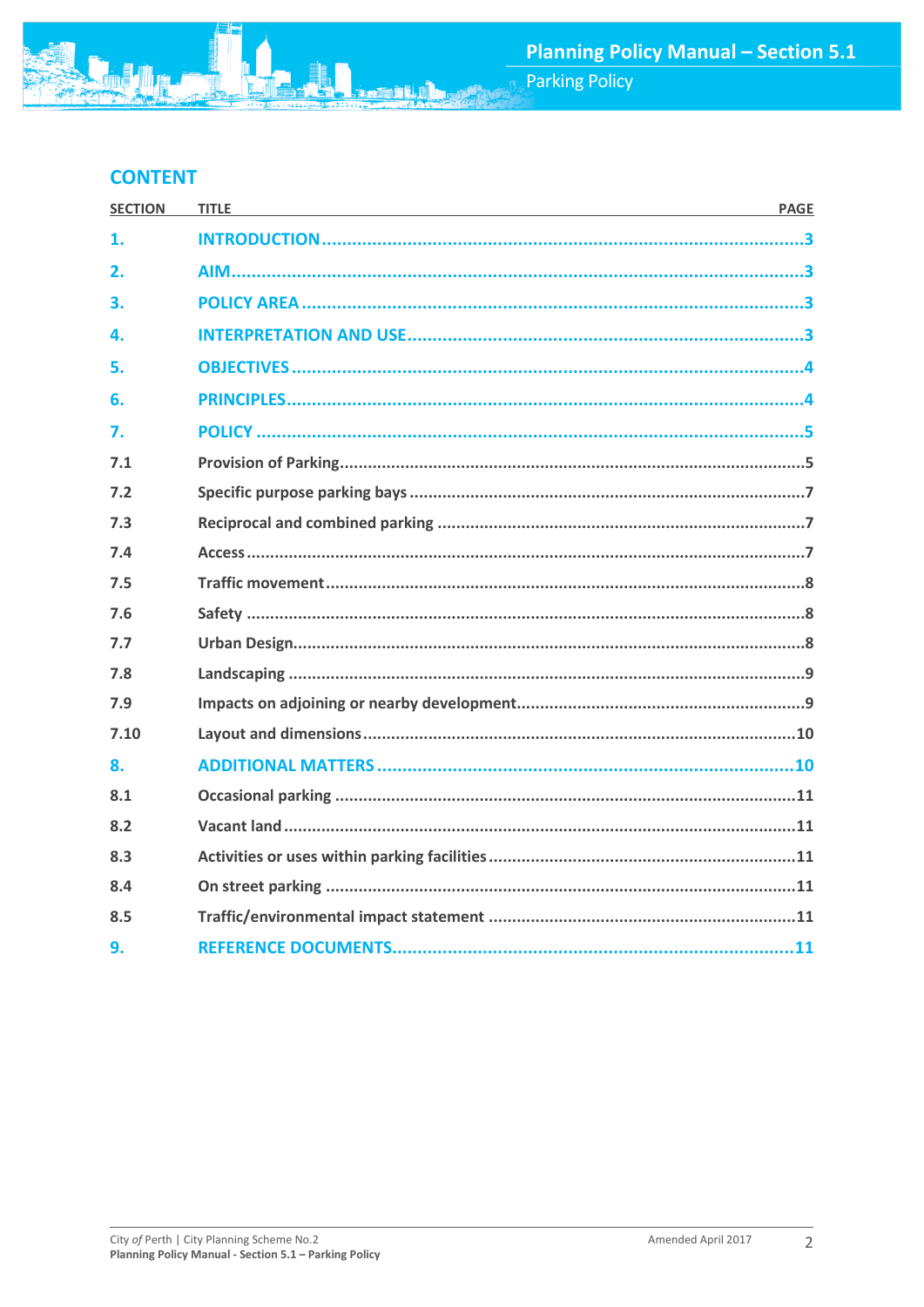<span id="page-3-0"></span>

This policy outlines the local government's approach to the provision of off-street parking facilities in the City of Perth.

The local government's approach to the provision of parking is based on the need to maintain high environmental standards and to create a balanced and sustainable transport system. To achieve these ideals, this policy addresses not only the matter of parking supply, but also traffic movement, access to services, the appearance and safety of parking facilities and the impact of these facilities on pedestrians, cyclists and the surrounding environment.

The policy also refers to the State Government's 'Perth Parking Policy' (as amended**)** which was introduced by the State Government under the 'Perth Parking Management Act 1999'. It sets out the approach by the State Government, the City of Perth and other responsible planning authorities to the development and management of parking facilities that fall within the Perth Parking Management Area (PPMA). It provides a framework for assessing the likely impacts of proposed parking facilities in light of the broader transport and planning objectives for the city.

# <span id="page-3-1"></span>**2. AIM**

To provide a framework for the development and balanced supply of safe, well designed and convenient off-street parking facilities throughout the Scheme area to meet the needs of all city users and which accords with the State Government's 'Perth Parking Policy' (as amended).

# <span id="page-3-2"></span>**3. POLICY AREA**

This policy applies to all development within the Scheme area.

# **4. INTERPRETATION AND USE**

This policy should be read in conjunction with the City Planning Scheme No. 2 (CPS2) and its associated Precinct Plans and Planning Policies; in particular the City Development Design Guidelines.

Specific provisions apply as follows:

- <span id="page-3-3"></span>• Parking for the 'Residential' Use Group in the Residential Scheme Use Area will be assessed in accordance with the R - Codes and variations to the R - Codes set out in the City Planning Scheme (as amended) and this policy.
- Parking rates for the 'Residential' Use Group in the Normalised Redevelopment Area and all Scheme Use Areas other than the Residential Scheme Use Area shall be as specified in this policy.
- General requirements for the location, design and management of all proposed parking facilities are also provided.
- The provision of parking for Use Groups other than for the 'Residential' Use Group, including public car parking facilities, within the Perth Parking Management Area (as defined under the Perth Parking Management Act 1999) will be assessed in accordance with the State Government's 'Perth Parking Policy' (as amended).
- The provision of parking for Use Groups other than for the 'Residential' Use Group outside of the Perth Parking Management Area shall be guided by this policy.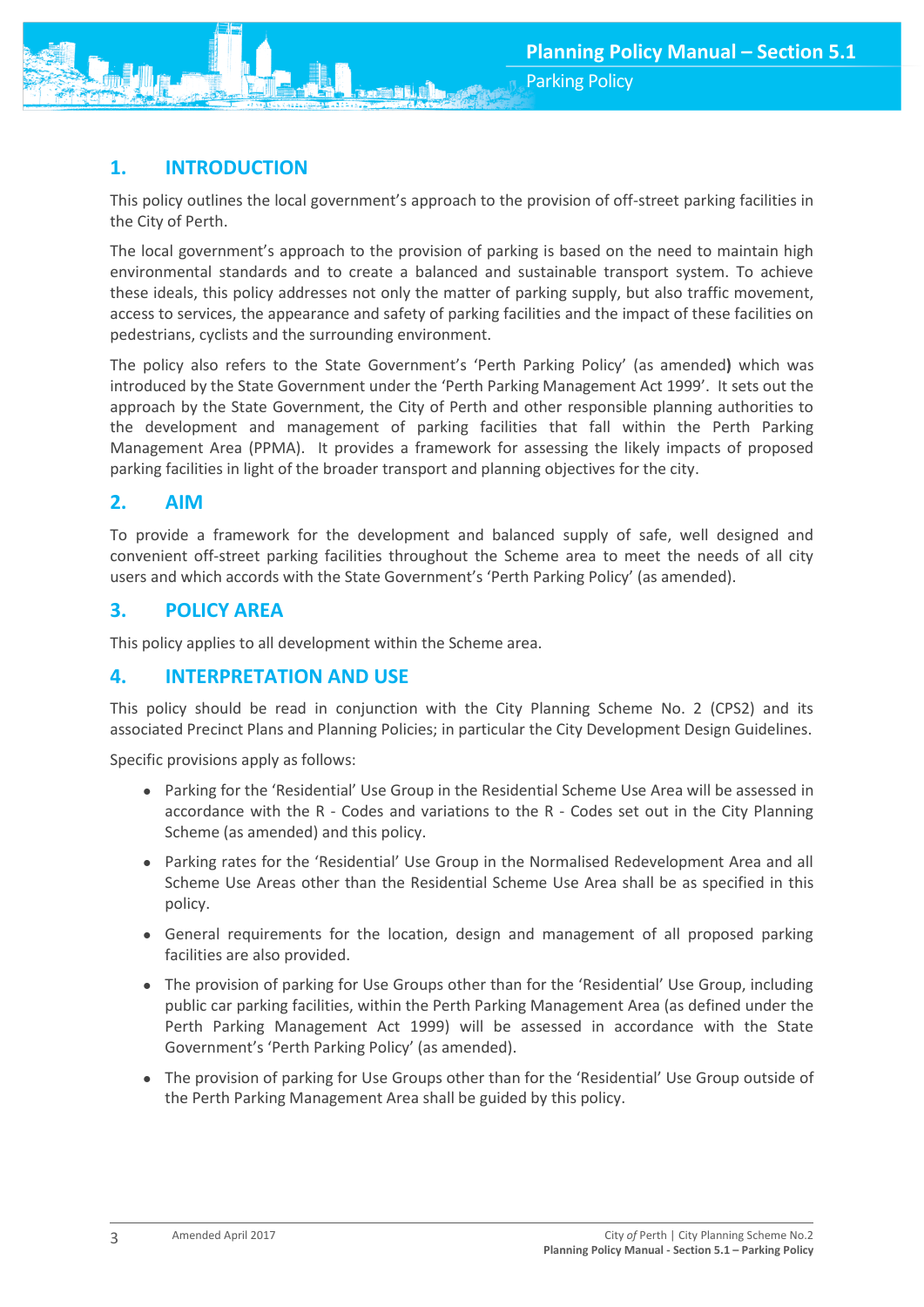

# <span id="page-4-0"></span>**5. OBJECTIVES**

This policy aims to assist with the implementation of the State Government's 'Perth Parking Policy' (as amended) and to guide off-street parking provision as well as the development and design of parking facilities within the Scheme area. The objectives of this policy are outlined below:-

- To contribute to the creation of a sustainable transport system through the efficient and effective management of off-street facilities within the city.
- To ensure that off street parking is provided for various services, facilities and developments at a rate that is appropriate for an inner city environment, and to efficiently manage parking supply and demand.
- To ensure that the environmental and amenity objectives of the Scheme, are not prejudiced.
- To achieve a balance of accessibility to, from and within the city for all users.
- To provide for the efficient and safe movement of pedestrians, cyclists, public transport and general traffic on city streets.
- To maintain a high standard of secure and attractive parking facilities that contribute positively to the aesthetic quality and ambience of the city's streetscapes.
- To ensure the location and design of vehicle access to parking facilities is safe, convenient and efficient for all users with particular regard for impacts on pedestrians, cyclists and public transport.
- <span id="page-4-1"></span>• To ensure the design, location and management of parking facilities is safe and convenient for all users and to provide safe pedestrian access through parking facilities.

# **6. PRINCIPLES**

The following principles shall be applied to off street parking within the Scheme Area:

- Off-street parking for the 'Residential' Use Group throughout the Scheme area and for Use Groups other than the 'Residential' Use Group outside the Perth Parking Management Area will be provided at a rate that adequately meets the demand generated by a particular use or activity.
- A range of parking facilities will be provided and managed having regard to the need to manage demand for private vehicle access to the city, the availability of public transport, traffic impacts, land use and parking use.
- In the Pedestrian Priority Zone (as defined by the State Government's 'Perth Parking Policy' (as amended)), pedestrians and public transport will have priority over vehicular traffic.
- Sufficient service vehicles bays should be included on site to minimise the impact on the pedestrian environment and on-street parking.
- The leasing of parking bays for parking vehicles not associated with the approved use of the site will generally not be supported.
- An over supply of parking for a particular use will not be supported as this discourages the use of public transport facilities and is contrary to the objective of efficient management of parking facilities.
- The amenity of areas surrounding parking facilities will be safeguarded. Parking facilities are to complement their surroundings and provide a convenient service, without causing undue disruption to surrounding uses. The development of facilities of the highest standard of design, layout and landscaping is expected.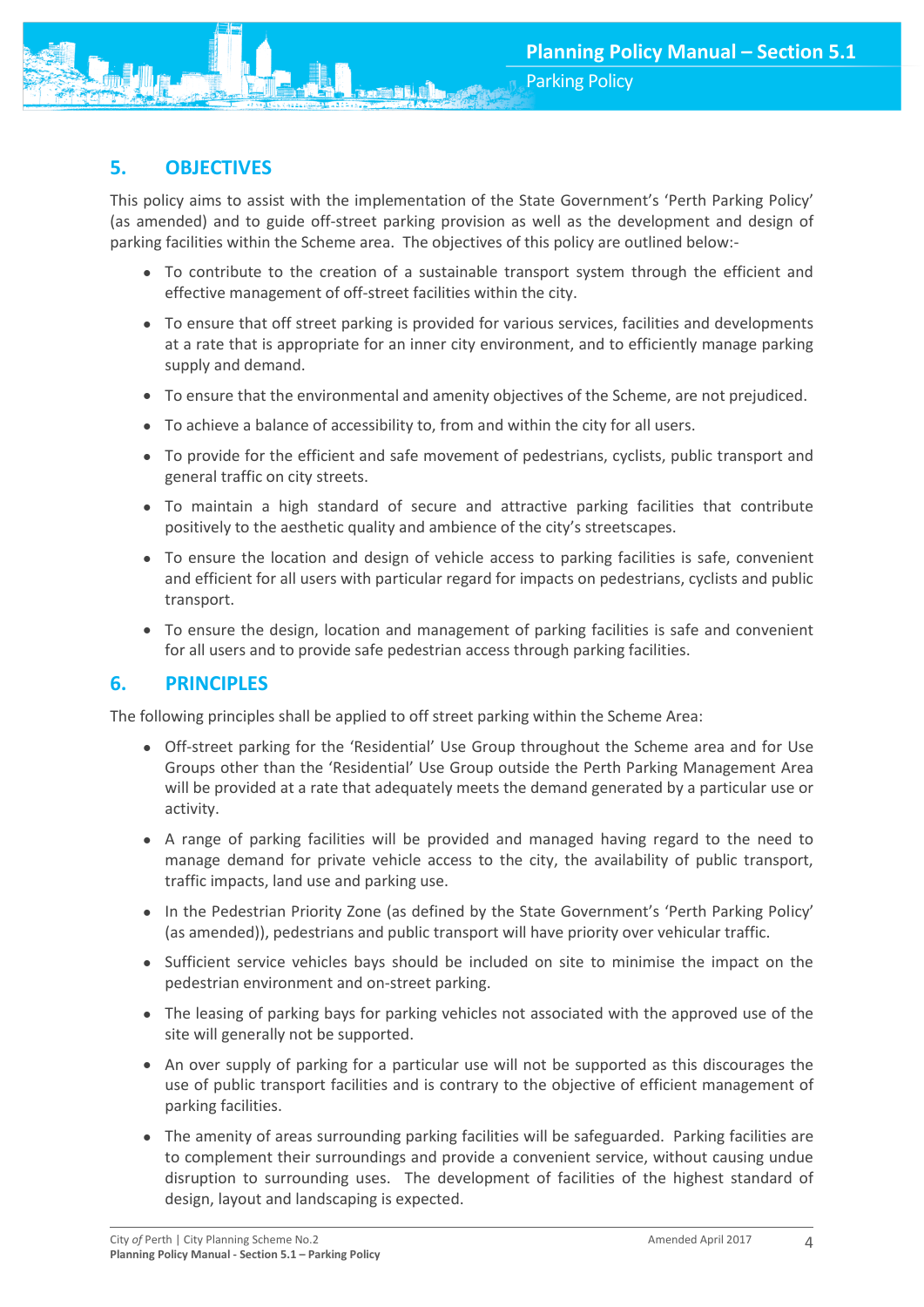- Parking facilities are to be located so they do not dominate the surroundings or intrude into residential areas, public spaces or landscaped features of the environment. Off-street parking facilities will generally be located and designed so they are an integral part of the development for the site. Disabled and cyclist parking facilities are to be visible and conveniently located.
- Efficient and safe vehicular access to residences, services and facilities will be balanced with the maintenance of a convenient and safe environment.
- Parking facilities are to be maintained to a high standard, in terms of lighting, paving, draining, landscaping and layout, ensuring that the use of these facilities does not visually detract from the locality or impede pedestrian movement and vehicle circulation. Every effort is to be made to reduce the apparent size and visual monotony of parking facilities and to conveniently locate these parking facilities in relation to the facilities they serve.
- The design, operation and location of parking facilities will aim to address personal and vehicular security matters, by providing clear and direct access through parking facilities and effective signs and lighting.

# <span id="page-5-0"></span>**7. POLICY**

# <span id="page-5-1"></span>**7.1 Provision of Parking**

#### **Residential uses**

Parking for the 'Residential' Use Group should be provided in accordance with Figure 1.



# Figure 1: Parking Provision for Residential Development

 Visitor parking should be provided in residential developments where it can be expected that existing on-street facilities will not adequately provide for visitors to the development.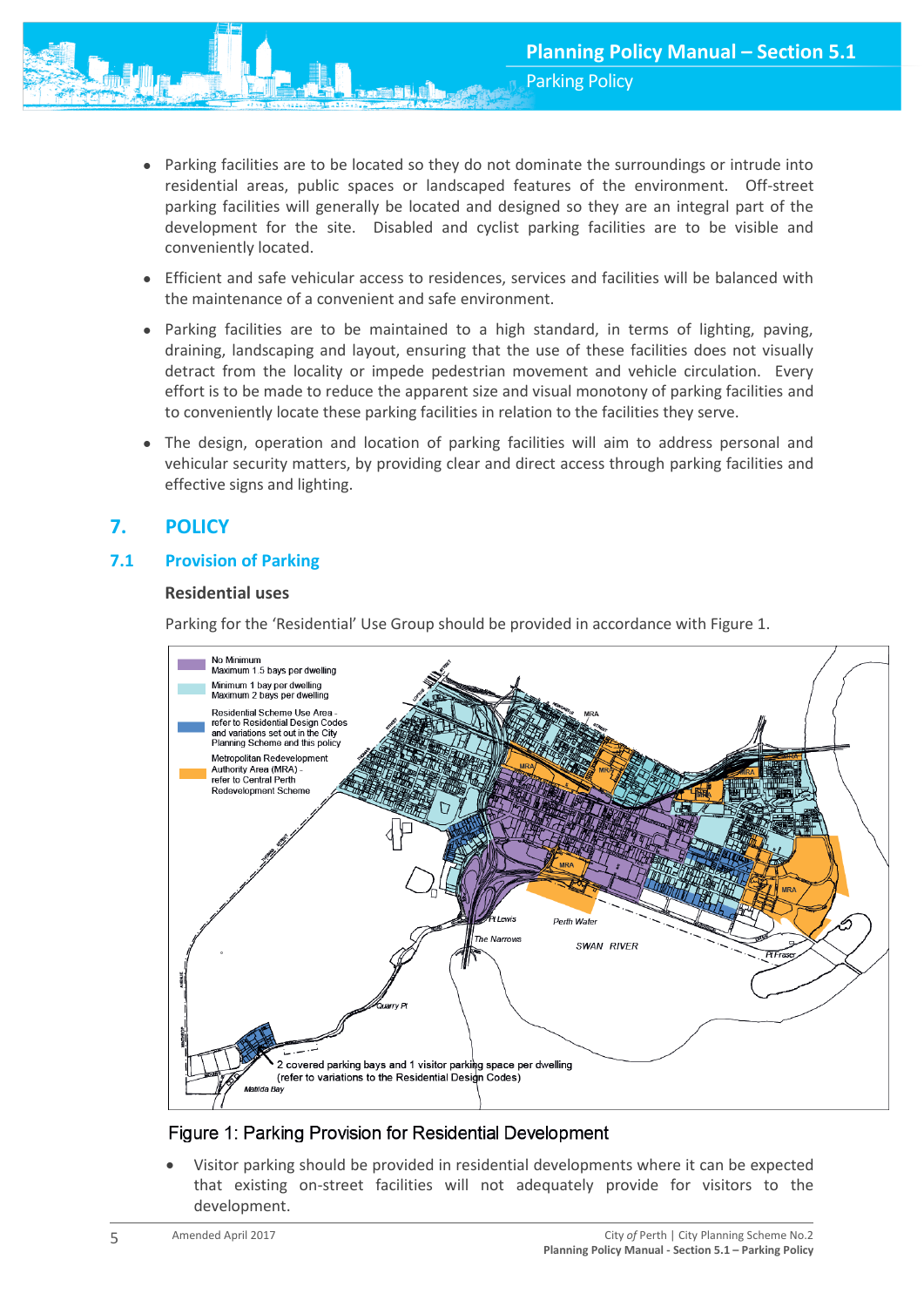- The number, location and layout of parking facilities for the 'Residential' Use Group in the Residential Scheme Use Area will be assessed in accordance with the R - Codes and the variations to the R - Codes set out in the City Planning Scheme (as amended), together with the following provisions and exceptions:
	- o Where visitor parking is provided it should be marked permanently as such and located so that it is easily accessible or its location is visible from the street entrance to the property.
	- o Notwithstanding the requirements of the R Codes, the number of visitor parking spaces required for a development may be reduced where provision of those parking spaces is likely to be counter productive resulting in a poor design of the parking layout, or where public parking facilities are provided in close proximity.
	- $\circ$  Any performance criteria in the R Codes that allow for provision for off-site parking shall not apply. All parking for the 'Residential' Use Group is to be provided on the same lot as the development, unless a reciprocal or combined parking arrangement can be justified to the satisfaction of the local government.
	- o Any performance criteria in the R Codes that allows for reduction of on-site parking requirements based on street parking availability shall not apply.
- Where the number of parking spaces proposed for the 'Residential' Use Group is less than the minimum number required, the local government may approve the development if it can be demonstrated that nearby off-street parking facilities are available to cater for the parking requirements, or a portion of the parking requirements, of the use proposed and that, if necessary, satisfactory agreements have been made to enable off-street parking facilities to be used for that purpose.

#### **Special Residential uses**

- Within the Perth Parking Management Area, the 'Special Residential' Use Group will be subject to the provisions of the State Government's 'Perth Parking Policy' (as amended).
- Elsewhere, the parking requirement for a use in the Special Residential Use Group will be 50% of the minimum and maximum rates for the relevant area as shown in Figure 1, unless otherwise justified by a parking management plan provided by the applicant to the satisfaction of the local government.
- All applications for Special Residential development will require a Traffic and Parking Impact Statement Report and detailed Access and Parking Management Plan.

These documents should:

- o outline how access and parking for guests, staff and servicing is proposed to be managed to meet the long term operational needs of the use; and
- o demonstrate that the proposed access and parking arrangements will not have a detrimental impact on the orderly and proper planning of the area.

#### **Use Groups Other Than Residential**

- Parking for Use Groups other than the 'Residential' Use Group, including public parking facilities in the Perth Parking Management Area shall be provided in accordance with the State Government's 'Perth Parking Policy' (as amended).
- Outside the Perth Parking Management Area, parking for Use Groups other than the 'Residential' Use Group should be provided to adequately cater for car parking demand generated by the proposed development as determined by the local government.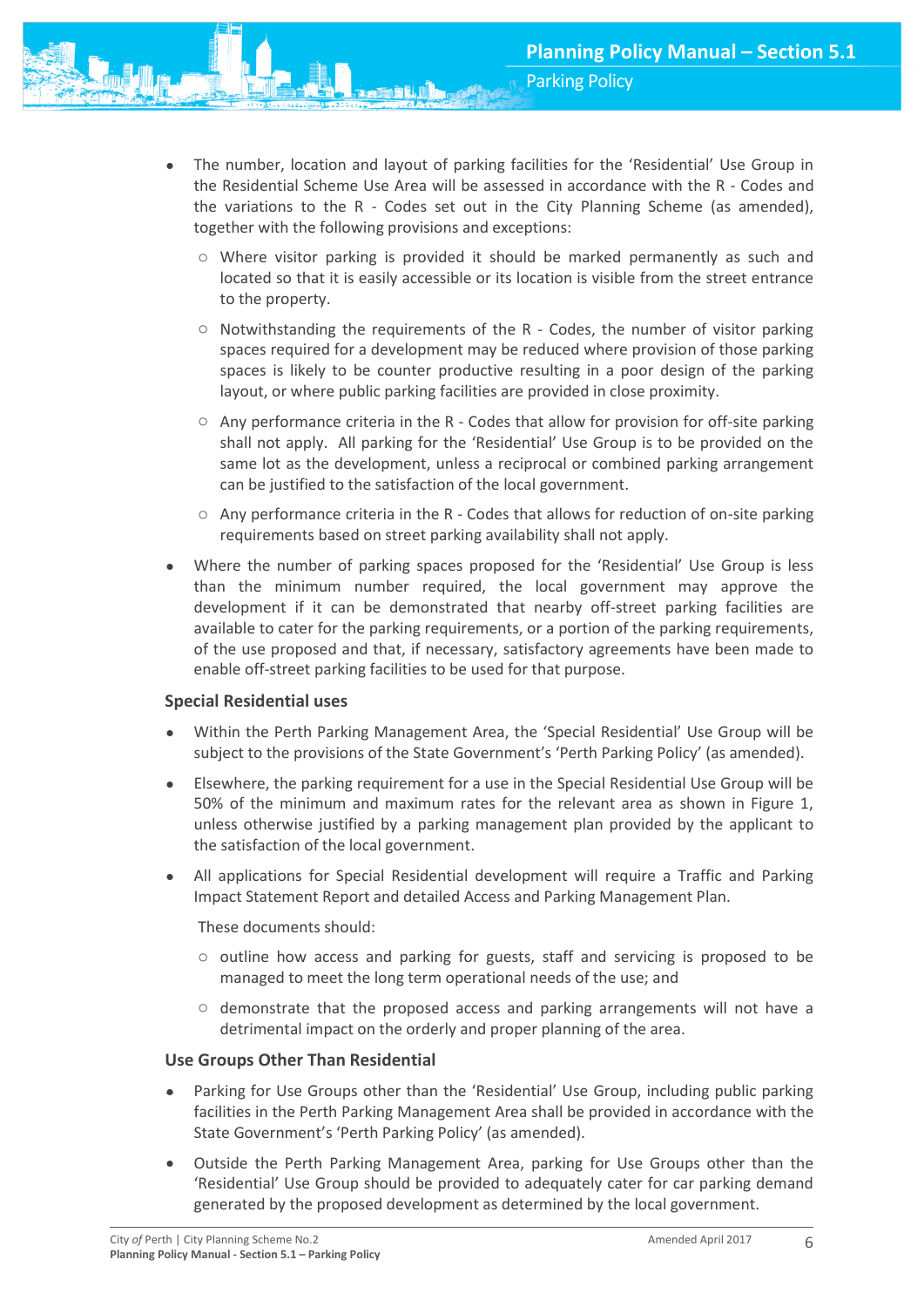Parking Policy

#### <span id="page-7-0"></span>**7.2 Specific purpose parking bays**

The local government may require the provision of specific purpose parking bays in accordance with the Loading and Unloading Policy.

#### <span id="page-7-1"></span>**7.3 Reciprocal and combined parking**

- Reciprocal and combined parking are defined as follows:
	- o Reciprocal parking parking facilities serving separate uses or a mixed development, but not shared concurrently.
	- $\circ$  Combined parking parking facilities shared concurrently by a mixed use development or separate developments on the one site.
- Reciprocal and combined parking for Use Groups other than the 'Residential' Use Group should accord with the provisions of the State Government's 'Perth Parking Policy' (as amended).

#### **Reciprocal parking**

- Reciprocal parking arrangements may be considered acceptable where the local government is convinced that demand for parking by the uses proposed will not coincide.
- Where reciprocal parking is proposed the local government must be satisfied that:
	- o the parking facilities serving the proposed uses will be located on the one lot, or that parking arrangements are permanent (e.g. easement, amalgamation, restrictive covenant or any other formal arrangement the local government may require);
	- $\circ$  parking provision both in the immediate and long-term would satisfy the parking requirements of this policy;
	- $\circ$  the uses being served by the parking arrangements are compatible (i.e. no overlap demand for parking facilities); and
	- $\circ$  a proposed change of use will comply with the reciprocal parking arrangements, or will satisfy the parking requirement by other means before approval is granted.

#### **Combined parking**

- Parking for mixed use developments may be combined in one parking facility. Access should be available at all times for all users and the local government may require parking bays to be marked for a particular purpose to ensure that access is not restricted.
- Where a mixed use development is proposed, in particular a development with a residential component within the Perth Parking Management Area, the local government may require the submission of a parking management plan detailing how the separation of parking spaces for different uses will be managed to the local government's satisfaction.

#### <span id="page-7-2"></span>**7.4 Access**

- Vehicular access points to parking facilities are to be located and designed so that:
	- o entry/exit points minimise: traffic or pedestrian hazards, conflict with pedestrian/cyclist pathways, the impact on nearby residential uses, traffic congestion and interference with public transport facilities;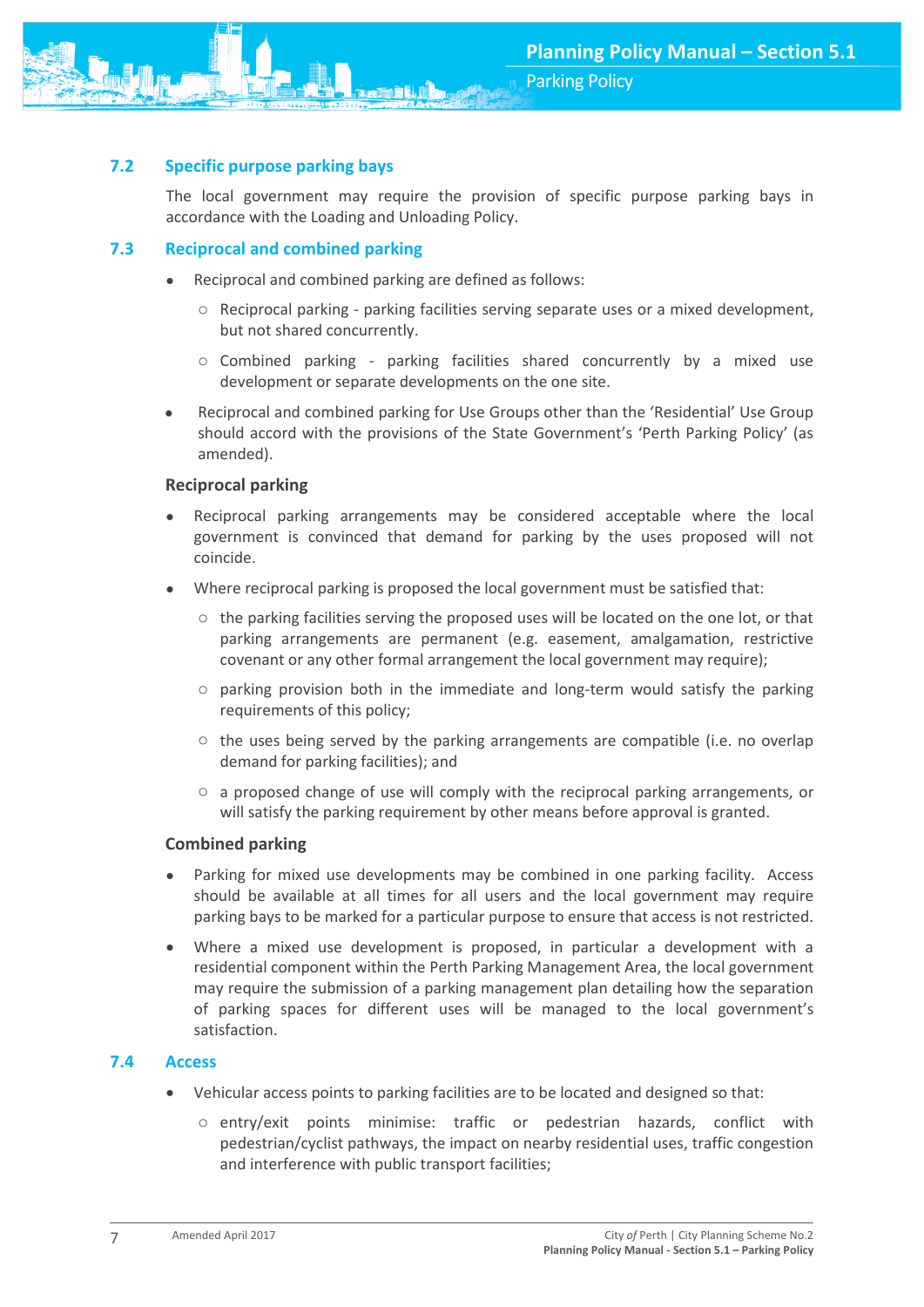- $\circ$  the number of entry/exit points is kept to a minimum. Where possible, new parking facilities and vehicular access points shall be linked to existing parking facilities; and
- $\circ$  access is obtained away from major traffic streets where possible, but not if this necessitates access from a residential street where undue disturbance to residential amenity would result. Where possible, access should be obtained from a laneway.

#### <span id="page-8-0"></span>**7.5 Traffic movement**

- The local government will require traffic circulation and manoeuvring spaces within parking facilities to be designed so that:
	- $\circ$  adequate provision is made to enable all vehicles to enter and leave the land in a forward direction where the local government believes that the nature of a development, its relation to adjoining streets or the nature of those streets makes it necessary to do so, and an access point from parking bays to the street serves more than two spaces;
	- o vehicles are able to queue, if necessary, within the parking area and not on the street;
	- $\circ$  parking facilities are not used as traffic thoroughfares to facilities that they do not serve; and
	- $\circ$  the primary movement areas for pedestrians, cyclists and motor vehicles to circulate within, enter and leave parking facilities should be separated from each other.

#### <span id="page-8-1"></span>**7.6 Safety**

- The design and management of parking facilities should have regard to the local government's Safer Design Policy, in particular in respect to minimising opportunities for crime, and discouraging graffiti and vandalism.
- The local government will expect pedestrian, cyclist and motorist safety to be a priority in the design and operation of parking facilities, ensuring that:
	- o pedestrian and cycle pathways through parking facilities are clearly defined, well lit and signposted, where required, with direct access to the street or facilities served;
	- o traffic access to, and circulation within, parking facilities are separated, where practicable, from pedestrian and cyclist paths or pedestrian access points to or through parking facilities; and
	- o driver sight lines are not obstructed by signs, fencing or any other obstacle.

#### <span id="page-8-2"></span>**7.7 Urban Design**

- Parking facilities should be designed in accordance with the City Development Design Guidelines Policy.
- The location and layout of parking facilities for the Residential Use Group in the Residential Scheme Use Area will be assessed in accordance with the R - Codes and the variations to the R - Codes set out in the City Planning Scheme (as amended).
- Innovative approaches to the design of parking facilities for non-residential uses is expected in order to maintain amenity and encourage the use of parking facilities for community activities in addition to parking, such as weekend markets, fairs, sporting activities and other entertainment activities.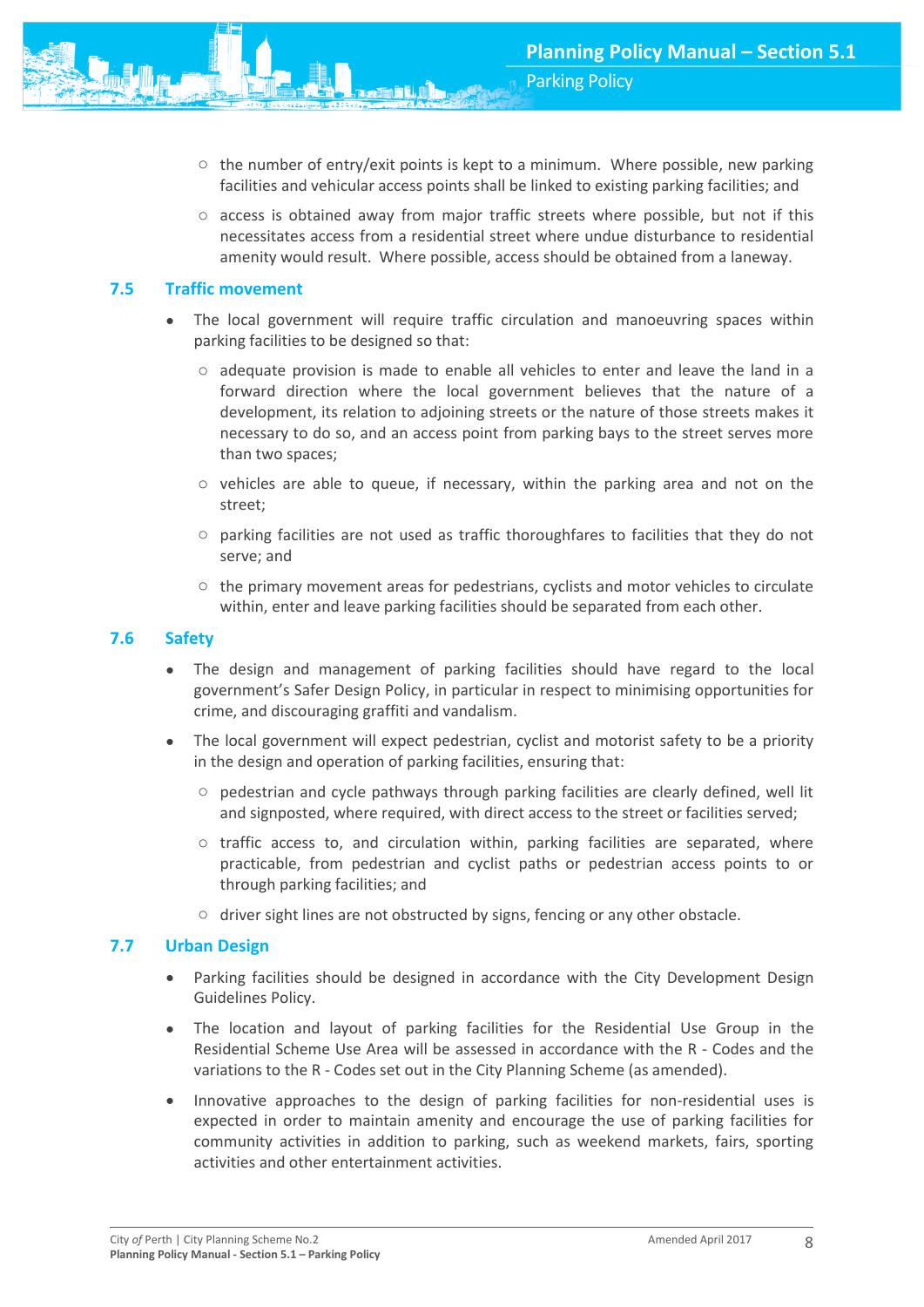- Where multi-storey parking facilities are proposed they are to complement the surrounding built form, in terms of scale, height and character.
- Private off-street parking is to generally be located at the rear of developments, and in some precincts beneath developments. Parking shall not be provided between the building and the street. All parking facilities must be paved and landscaped to a high standard, and in particular, surface (open-air) parking facilities fronting a street must be landscaped or treated in other suitable ways to maintain to a high visual standard of development.
- Where lighting is provided in parking facilities, the lights will not have a detrimental impact on adjoining residential uses and will not be reduced in effectiveness due to overgrown vegetation or poor placement.
- Large expanses of parking facilities are to be avoided. Parking facilities are to be detached, into smaller groups of bays, separated by landscaping or other uses or activities, especially where these areas front the street.
- Open deck car parks should incorporate interesting shade or roof structures to add visual interest when viewed from higher surrounding buildings.

#### <span id="page-9-0"></span>**7.8 Landscaping**

- At-grade parking areas should be landscaped in accordance with the requirements of the City Development Design Guidelines Policy. The plant species and layout are to be approved by the local government.
- In Residential Use Areas any continuous row of parking or length of driveway shall be provided with planting areas, including shade trees, at the rate of one per six parking bays (as specified in the R - Codes) or otherwise as required by the local government.
- The perimeter of all parking facilities shall be landscaped by a planting strip of at least 1.5 metres in width. In some circumstances a greater area of landscaping may be required, particularly where a parking area adjoins a residential property, an area of parkland or an open air recreation area.

#### <span id="page-9-1"></span>**7.9 Impacts on adjoining or nearby development**

- When considering the development of parking facilities the local government will take into consideration:
	- $\circ$  the location of parking bays and structures, lights and signs on the site and their affect on the amenities of adjoining development, including the potential affect if parking bays should later be roofed or covered; and
	- $\circ$  the extent to which parking bays are located within required building setback areas and the resulting visual impact on adjoining properties.
- Parking facilities must be designed and managed to minimise adverse impacts on any adjoining or nearby environment or land use with respect to noise, air quality and odour, lighting and vehicle headlights and other relevant impacts. For example:
	- o Noise caused by vehicles, warning systems, gates, roller doors and other mechanical equipment should not have an adverse impact on adjoining or nearby residential properties.
	- o Ventilation ducts should be located to minimise the impacts of fumes on adjoining properties.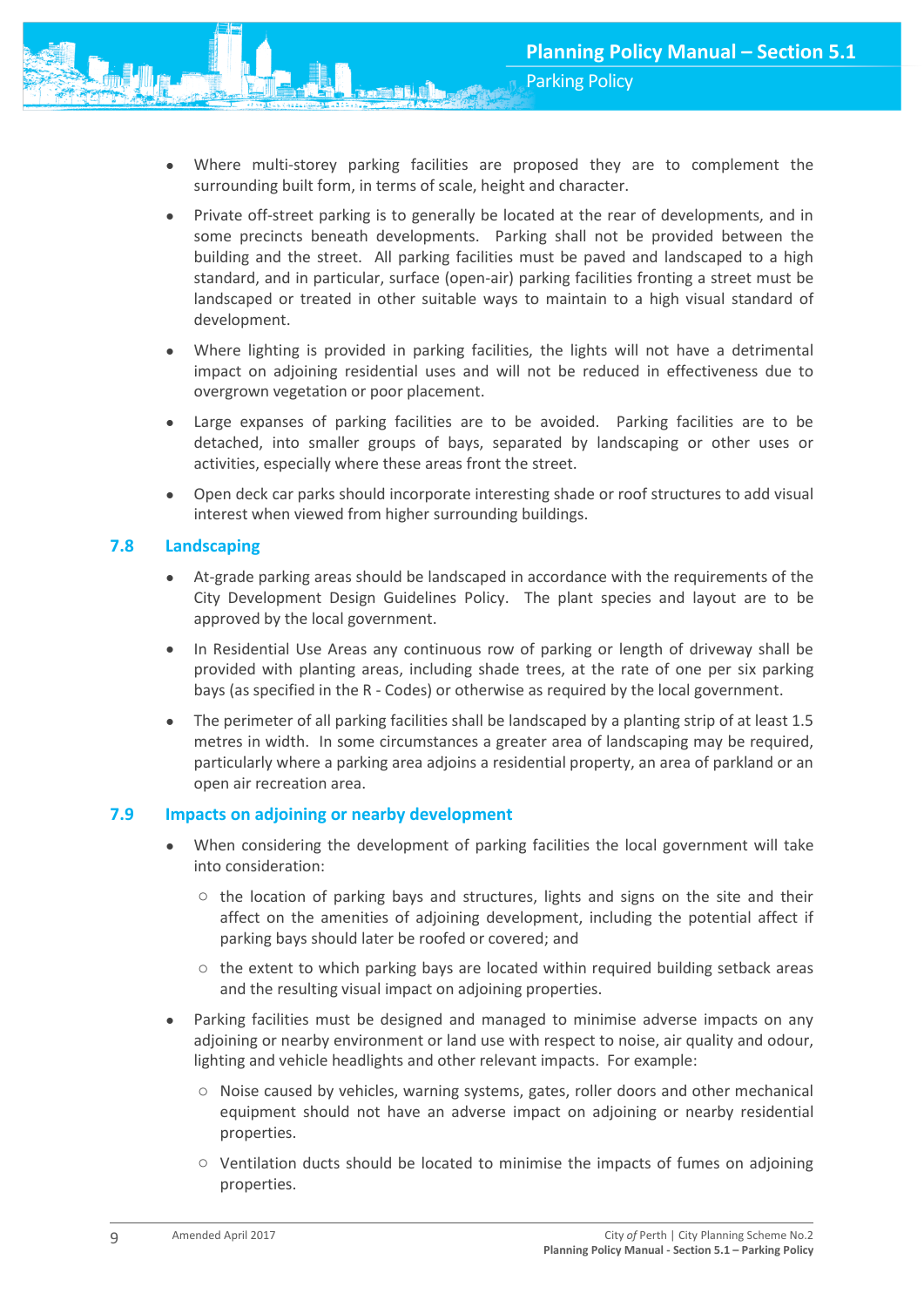

#### <span id="page-10-0"></span>**7.10 Layout and dimensions**

- The design of parking facilities should comply fully with the relevant Australian Standards and Austroads Guides to Traffic Engineering Practice.
- Entry and exit points and vehicle circulation patterns are to be clearly indicated.
- Tandem parking bays will generally only be accepted where two bays are provided for the use of the one residential dwelling or a single commercial business. Tandem parking may be accepted where a parking management plan includes a valet arrangement or similar to the satisfaction of the local government.
- Car stacking systems or other such systems may be supported subject to the submission of a parking management plan detailing the operation of the system to the satisfaction of the local government.
- The design of entrances and exits and the position of parking control equipment (in the case of public car parks) shall prevent on-street queuing of vehicles seeking entry to a parking facility and minimise disruption to pedestrians and traffic flows.
- Entry to and exit from off-street parking facilities shall be in a forward direction, excluding residential developments with individual access to each dwelling.
- Vehicle access ways shall be located to minimise the loss of, or adverse impact on, the function of on-street amenities and services, such as trees, street furniture and on-street parking.
- Only one vehicle access way will generally be permitted per site. Dimensions and locations of vehicle crossovers must comply with the local government's Design and Construction Notes.
- Access ways are to be designed in accordance with AS 1742 and Austroads Guidelines to Engineering Practice.
- Joint use of vehicle access ways is to be considered for adjoining properties if this provides more efficient entry and exit arrangements.
- The local government will require the provision of parking bays marked exclusively for use by disabled drivers at the rate specified in the Building Code of Australia.
- The owner and occupier of parking facilities shall ensure that parking facilities are operated, laid out, constructed and maintained in accordance with the development approval for the site, and are clearly marked at all times to the satisfaction of the local government. Landscaping, in particular, is to be maintained to a high standard. This may include the marking of parking bays exclusively for residential dwellings, staff, visitors, service vehicles etc.

## <span id="page-10-1"></span>**8. ADDITIONAL MATTERS**

#### **8.1 Occasional parking**

The local government may support the use of land or buildings for occasional parking facilities in the case of special events or circumstances relating to a particular or regular use of a site. Local government approval, however, will be required and special conditions of approval may apply.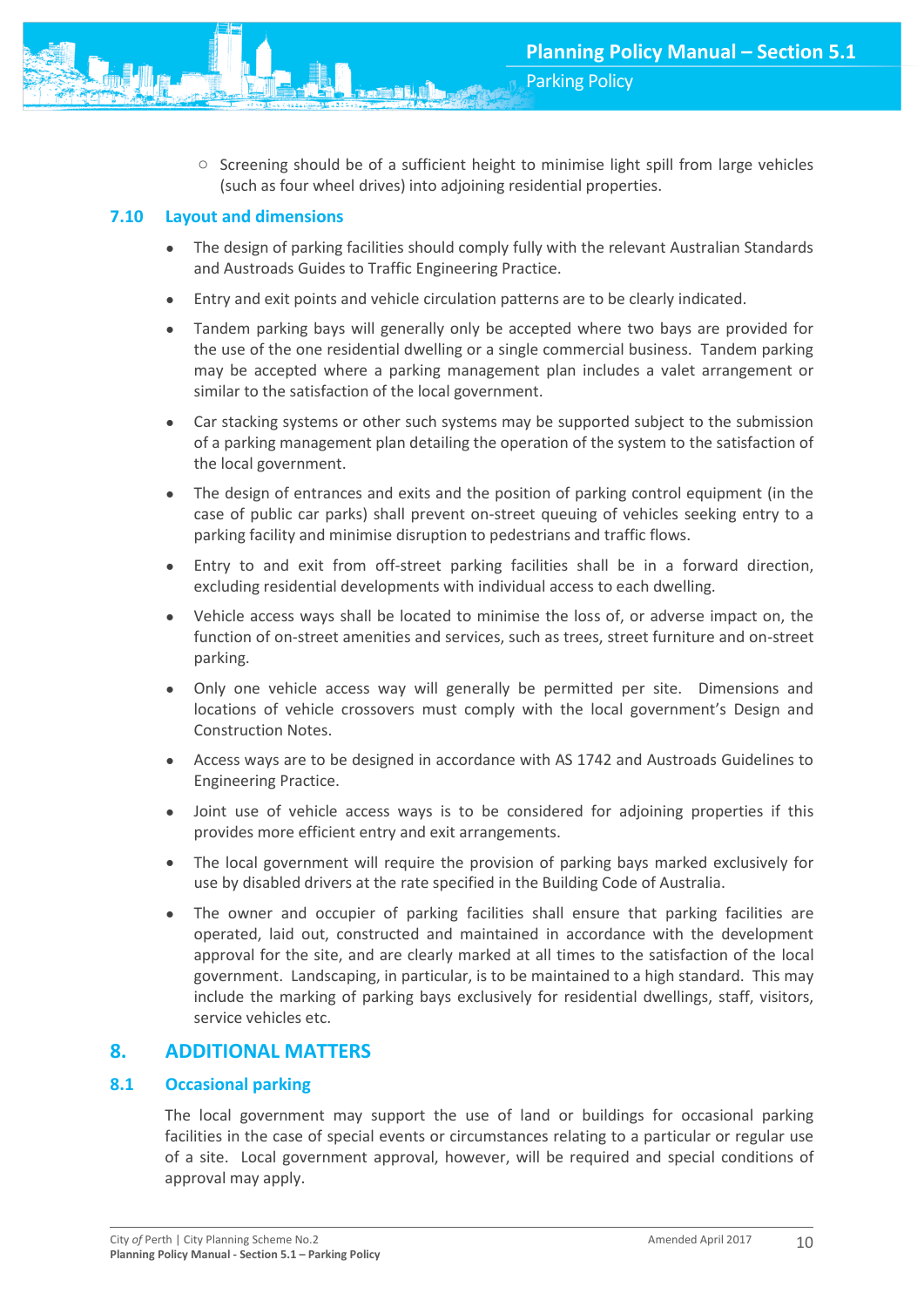## <span id="page-11-0"></span>**8.2 Vacant land**

The local government will not support the use of vacant land or buildings for parking purposes unless occasional parking, as outlined in the above provision, has been approved. The State Government's 'Perth Parking Policy' (as amended) should also be referred to in relation to the use of vacant land for parking for Use Groups other than the 'Residential' Use Group.

#### <span id="page-11-1"></span>**8.3 Activities or uses within parking facilities**

- Private parking facilities must not be used for any purpose or activity other than for parking vehicles, motorcycles and bicycles associated with the approved use for the site. The local government will not support the use of such parking facilities for activities which have not been approved for the site, or the use of parking facilities to carry out activities approved and intended to be conducted in buildings on the site.
- The leasing of parking bays for parking vehicles not associated with the approved use for the site will generally not be supported.
- Where a short stay public parking facility is proposed, the local government may require the submission of a parking management plan that discourages the use of parking spaces for commuter parking to the local government's satisfaction.
- The local government may consider permitting the use of parking facilities for weekend markets or other similar community activities or entertainment.
- The State Government's 'Perth Parking Policy' (as amended) should also be referred to in relation to activities or uses within parking facilities for Use Groups other than the 'Residential' Use Group.

#### <span id="page-11-2"></span>**8.4 On street parking**

On street parking cannot be used to satisfy the parking requirements of a development unless the local government is satisfied that parking demand can be met. The local government may also consider the parking requirement to be satisfied by on street parking bays where the provision of off-street parking would be detrimental to the amenity of the area or incompatible with the character or built form of the area.

#### <span id="page-11-3"></span>**8.5 Traffic/environmental impact statement**

A traffic/environmental impact statement may be required where proposed parking facilities are likely to have a significant impact on the surrounding street system and uses.

#### <span id="page-11-4"></span>**9. REFERENCE DOCUMENTS**

- Australian Standard 1428 Design for Access and Mobility.
- Australian Standard 1742 Manual of Uniform Traffic Control Devices Part 11: Parking Controls.
- Australian Standard 2890.1 Parking Facilities Part 1: Off-Street Car Parking.
- Guide to Traffic Engineering Practice Part 11: Parking.
- Guide to Traffic Engineering Practice Part 13: Pedestrians.
- City of Perth Safer Design Policy.
- City of Perth Design and Construction Notes.
- State Government's 'Perth Parking Policy' (as amended)